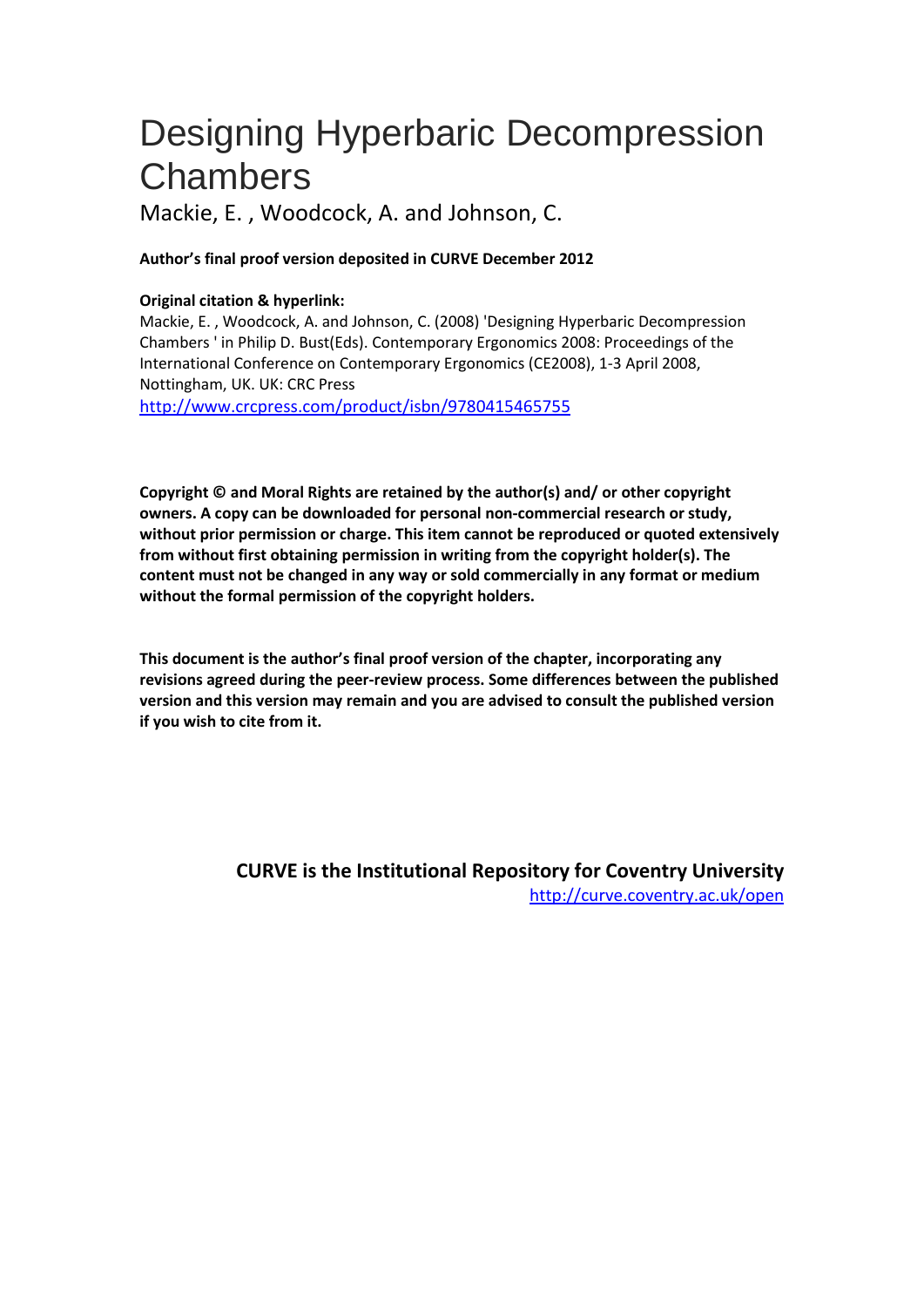## **DESIGNING HYPERBARIC DECOMPRESSION CHAMBERS**

#### **Elaine Mackie, Andree Woodcock and Chris Johnson**

*Coventry School of Art and Design, Industrial Design Department, Coventry University, CV1 5FB* 

Deep sea divers live and work under extreme conditions. It is not untypical for a diver to spend over 20 days living and working underwater. In such instances they share a decompression chamber with other divers (between 2 and 5) who may be working on different shifts. Given the need to redesign and update this accommodation, a questionnaire survey was undertaken of divers to determine what the main issues were with the accommodation. Issues related to not just the quality of communication with the outside world. The recommendations were fed into a series of concept designs and a prototype build which is currently undergoing client approval.

#### **Introduction**

The objective of the work was to improve the current conditions within hyperbaric decompression diving chambers based upon an understanding of the range of different diver requirements. Current chambers are sealable pressure vessels with entry and exit hatches for divers that are used after the end of a dive in order to safeguard against decompression sickness (DCS) more commonly known as the bends. DCS is the name given to the variety of symptoms that are suffered by divers exposed to either a decrease or more often an increase in the pressure around their bodies.

Putting the user at the centre of the design of the chamber involves consideration of the divers living environment in terms of the restricted physical space available for them to be able to conduct everyday tasks as well reducing the cases of potential infection caused by the need to control the atmospheric conditions within the chamber. The divers' cognitive requirements are also necessary to take into account when they are faced with remaining in the chambers for unbroken time periods of over a month. The application of human factors can therefore lead to improvements in health and safety, ease of use, comfort and quality of working life and leisure.

#### **Research**

The initial stage of the project was to review how the current chambers were being used by the divers. Due to the unpredictable availability of the diving chambers it was not possible to conduct direct observation, interviewing and task analysis. Instead divers' experiences and the understanding of their living conditions were achieved using a questionnaire approach; the most appropriate method based on published guidance (Boynton & Greenhalgh, 2004, Kirakoski, 2000).

Additionally the physical workplace was assessed by the client and a report compiled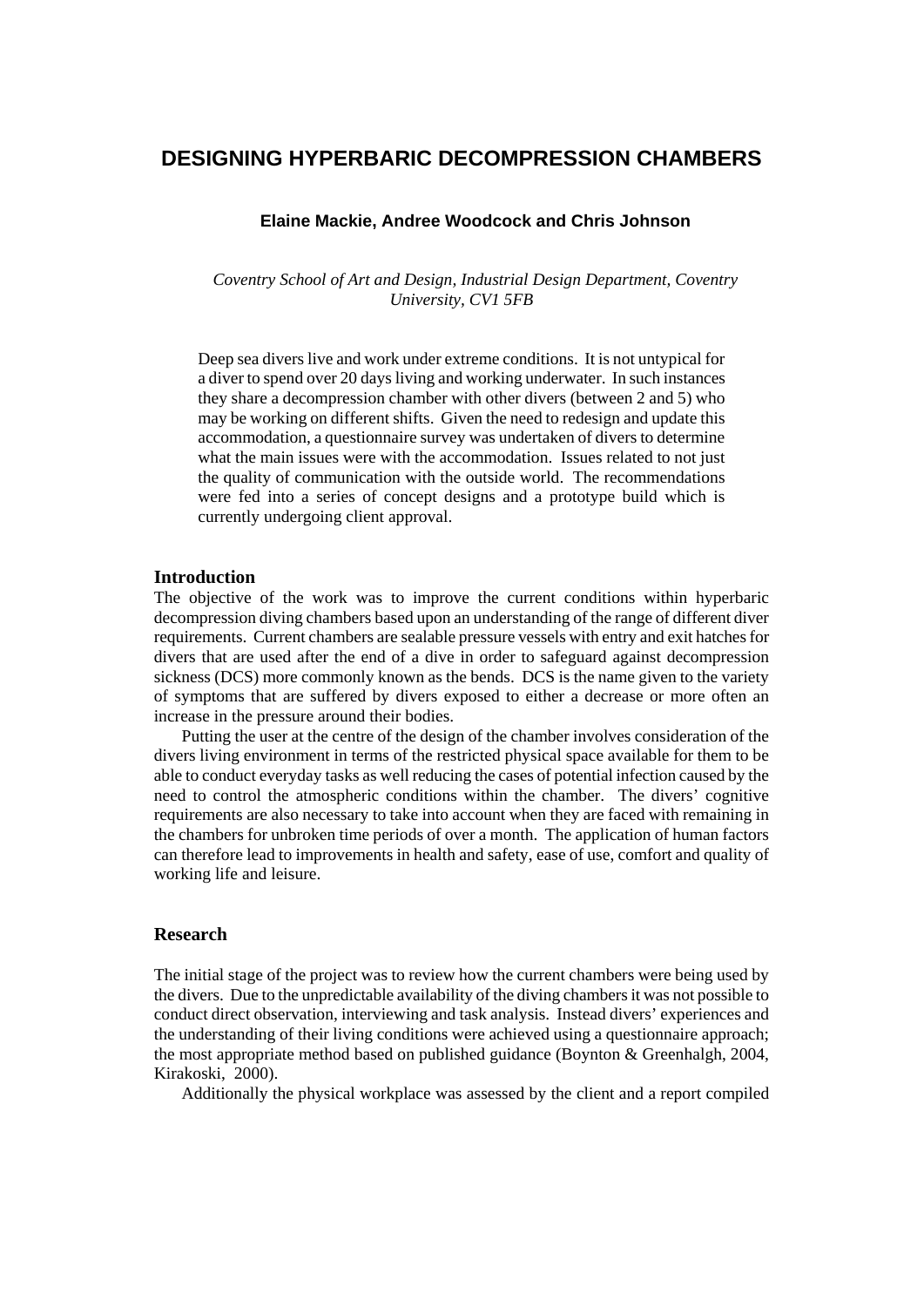based on divers' reviews of the prototype build and compliance with the general guidelines pertaining to diving chamber space and furniture, namely:

- Sintef 'Design Requirements for Saturation Diving Systems: The living chamber'
- Offshore Standard DNV-OS-E402

These Norwegian guidelines give very prescribed recommendations on the internal components for the diving chamber e.g. bunks, seats, tables etc. and are based upon the size and construction of diving chambers that the design aims to satisfy as opposed to British Standards which are not as specific and open to interpretation. Panero & Zelnick (1979) was used as a reference for the design details not mentioned by Sintef in terms of determining seat incline, heights of cabinets and mirrors.

## **Questionnaire development and design**

The questionnaire was designed by third year intern students and the author following a series of meetings with the project manager and client. The meetings flagged up assumptions that might have occurred about the use of the chamber without initial client feedback. Its principal purpose was to provide detailed information about what kind of activities divers would like to do in the chambers, the amount of private space that they have and their working shift patterns that could provide the designers with an insight into the life of the divers in the diving chamber and the problems they experienced. From this a set of user requirements could be devised.

### *Questionnaire distribution*

The questionnaire was distributed in mid July 2006 to the client company and divers currently engaged in deep sea diving who would form the end user population of the chamber. They had a three fold purpose:

- 1. To enable the Coventry design team to understand more about the nature of the work and leisure time of deep sea divers
- 2. To provide initial input into early concept designs
- 3. To understand communication with the outside environment.

## **Results**

#### *Personal details*

The results are based on 28 (sometimes partially) completed questionnaires. The age of the divers varied from 30+ to under 60 years of age, with both the modal and arithmetic mean age lying in the 41-50 year age range. The majority of divers in the sample have over 20 years diving experience. This trend indicates that diving has been their main occupation, and they are likely to be highly skilled, used to diving conditions and the decompression chamber. Most of the participants' longest period of time in a decompression chamber was between 26-35 days.

#### *Nature of work*

36% of the respondents reported muscular problems, 57% stated they had no problems. Much of the work undertaken was of a highly demanding, physical nature. There was also a general reporting of arm, neck, shoulder and lower back pain, sore wrists and fingers.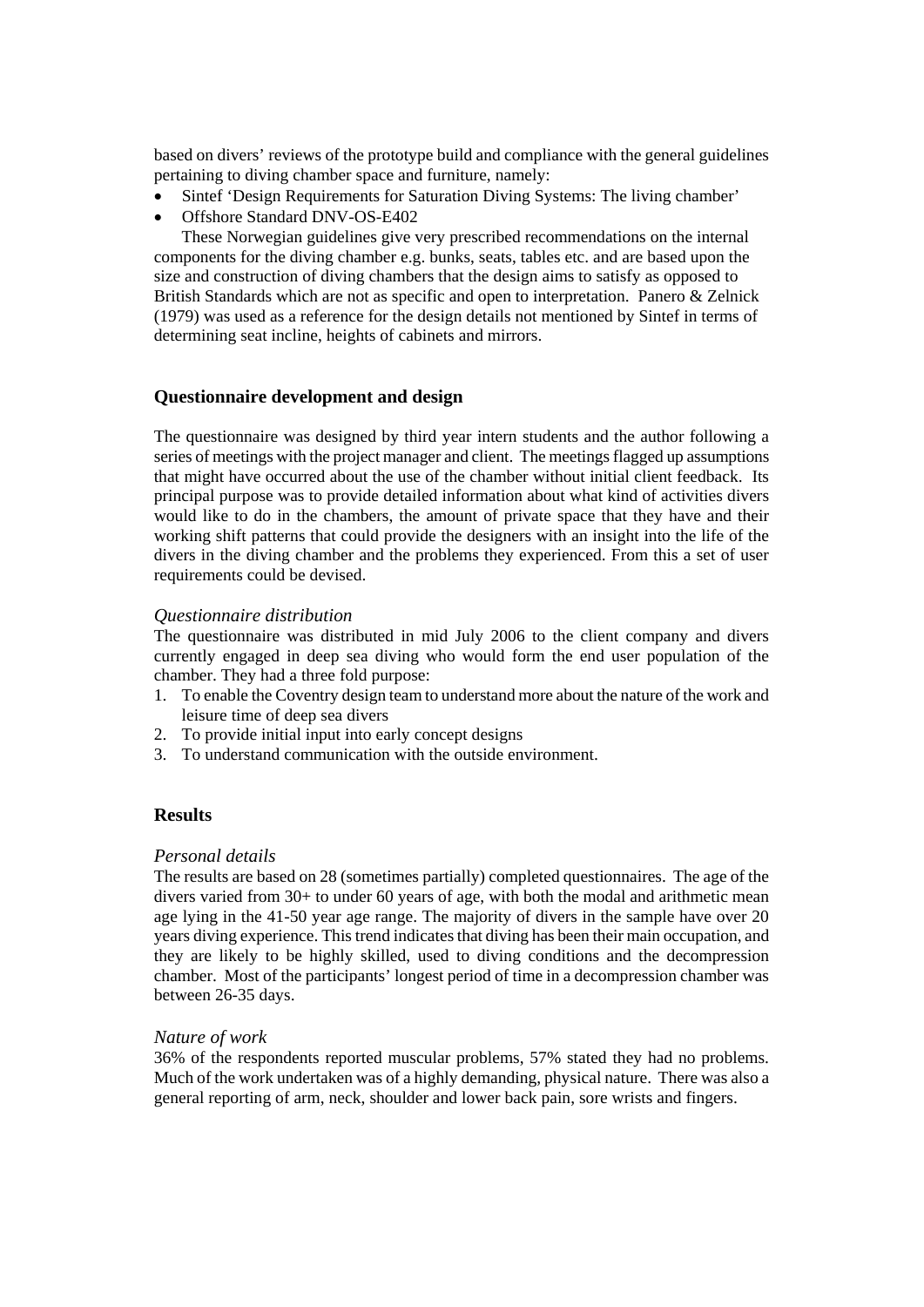#### *Physical fitness – away from work*

All respondents rated themselves as having either average (10 respondents) or above average fitness (17 respondents), with one respondent rating himself as having a high level of fitness. When not at work, the hours per week spent exercising varied from under 4 to up to 16 hours, with the average time lying in the 4-8 hour range.

The types of exercises undertaken were varied with most of the respondents undertaking more than one form of exercise. The most popular form of exercise being that related to leg strength; which could be explained by the fact that divers do not use their legs extensively when they are diving and therefore need to make sure that sufficient circulation is maintained in these limbs. The majority of activities undertaken were non competitive. Some of the gym based activities, such as resistance bands were also used in the decompression chamber.

#### *Physical fitness – during work*

The amount and type of exercise undertaken changed when the divers were in the decompression chamber, with the majority of divers never exercising inside. However the confined space of the chamber and the conditions of the space where exercise could be carried out (i.e. the shower/wet room) made this difficult to achieve. For some, exercise started when the decompression started. Exercises undertaken required little (e.g. resistance bands, bungee tubes, stepper, dumb bells and light weights) or no equipment (sit ups, press ups, lunges, stretch, lateral raises and bicep curls, crunches). Sit ups and steps were the most frequently mentioned (three occurrences each).

#### *Shift work*

It was very clear that having two different shifts operating from one chamber caused disruption to sleep with 87% of the divers commenting upon the affect of noise intrusion from such items as the operation of locks and hatches and teams passing through the chamber when others were asleep. There was also a change in circadian rhythms, with a drift towards shorter days.

#### *Communication patterns*

Communication with colleagues outside the chamber was mainly related to instructions about the dive and took place when needed via radio, email via flashcard, fax and intercom. This communication would vary from 5-10 minutes 3 to 4 times a day, once or twice a shift from a few minutes to up to 2 hours.

Everyone communicated with their family and friends with the amount of time, method and frequency of the communication varying. Some of the divers were in contact with their families every day, in some cases 2 or 3 days a week.

#### *Living environment*

In the chamber there are essentially three different areas; namely the shower/toilet, living/eating quarter and sleeping space.

Ingress and egress from the chamber is currently through a circular hatch located within the shower/toilet area. Another circular hatch is located from the shower/toilet area into the main living/eating quarters. Approximately 75% of the divers questioned had not experienced problems in this respect.

Only two respondents had no issues about the interior. For the rest of the divers comments were associated with: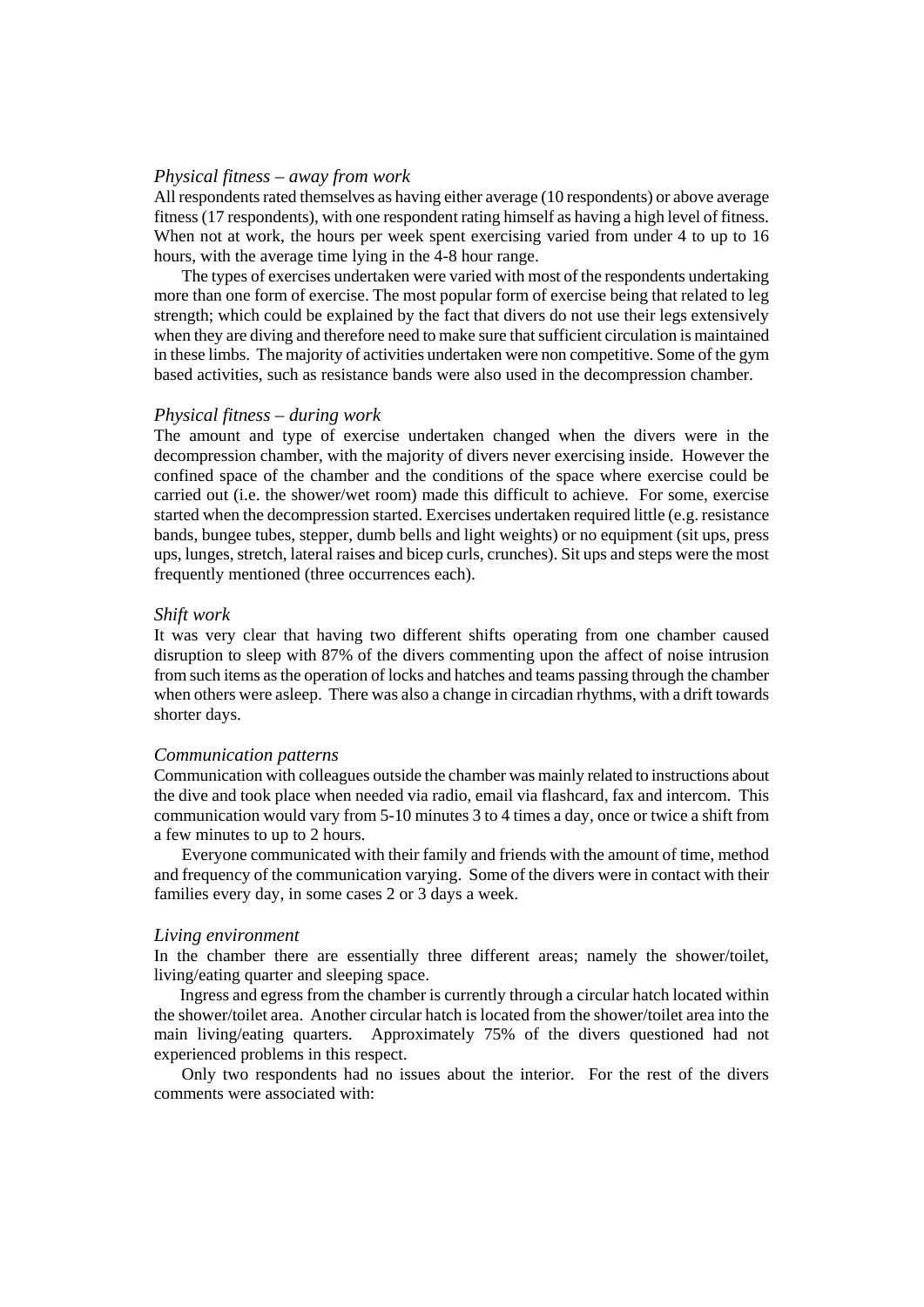- Shower/toilet: privacy within this area
- Living/eating quarter: seats no support for back and generally a lack of seating with much time being spent on bunks. Moreover the space inside the chamber did not allow for a table. Neither were there any communication facilities such as the internet or e-mail or wi-fi. The lack of integral entertainment facilities meant that many divers had to take their own personal items in with them ranging from the majority taking books, through to personal electronic equipment, food and spare clothes.
- Sleeping space: bunks considered too small and narrow and mattress uncomfortable, and not enough privacy provided by the curtains.

In terms of responses covering all areas of the chamber, both general and specific recommendations can be made regarding the use and design of space, changes in work pattern down to the design of shaving mirrors and mattresses. The most important areas would seem to relate to:

- Provision of separate chambers for different shifts  $\bullet$
- Better toilet, sleeping and sitting areas –spaces, fixtures and fittings  $\bullet$
- $\blacksquare$ Better communication facilities
- Noise reduction
- State of the art entertainment facilities, and built in leisure facilities
- Provision of an exercise area

#### **Questionnaire interpretation into design**

The detailed report was used to direct design in terms of converting concept sketches into computer generated images generated by Rhino Photoshop and Illustrator, examples given in Figure 1. Original dimensioned information came from the client as Solidworks files, edrawings, pdf drawings and jpgs. Rhino work was translated into iges files for 5 axis machining to create some of the components to be incorporated in a full sized mockup built by a professional team supported by eight third year intern students.



**Figure 1. Sketch concept translation into computer file and mockup evaluation** 

This mockup has been used to facilitate the next development of the chamber design by having eight divers who had all completed the questionnaires and 4 medical experts from Norway further comment upon the suitability of the interior and compliance of relevant standards. These reviews consisted of allowing the divers to test the seating and bunks inside the mockup in terms of sturdiness.

A further visit was made by a retired diver and a Dive System Coordinator who together with a member of the ergonomics teaching staff informing evaluated the design against the requirements that emerged from the questionnaire. This approach provided a more in depth